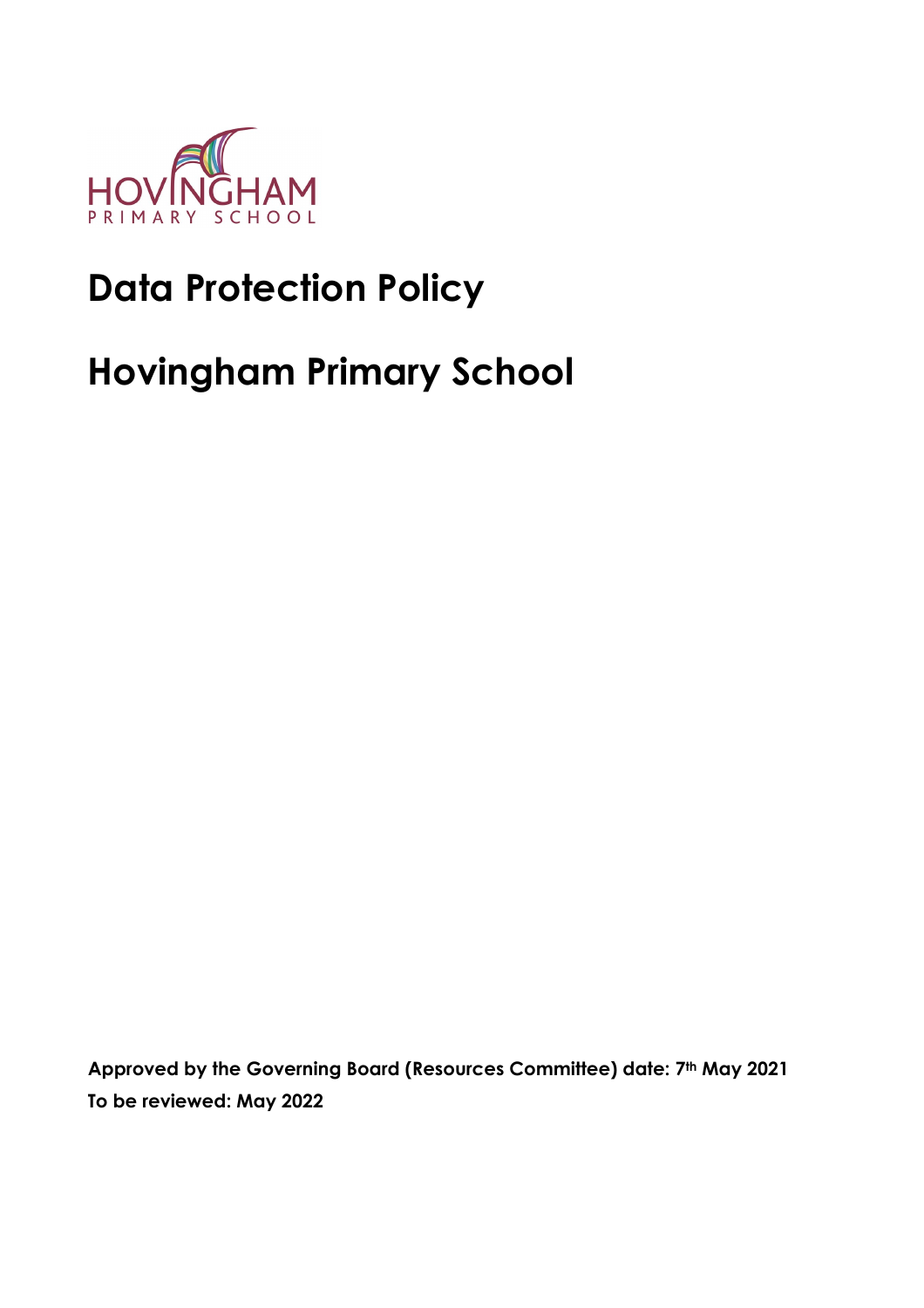## Contents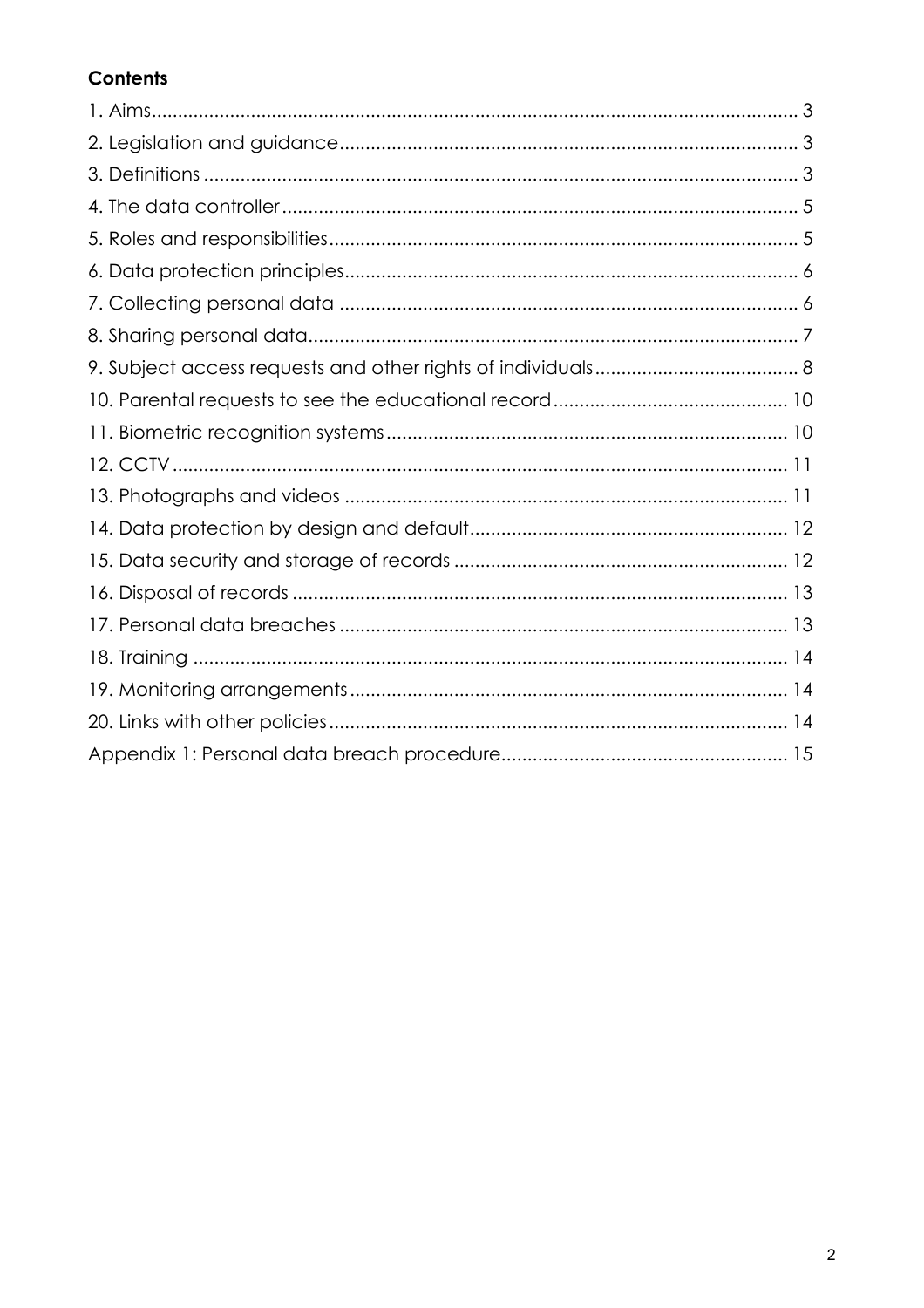#### **1. Aims**

We aim to ensure that all personal data collected about staff, pupils, parents, governors, visitors and other individuals is collected, stored and processed in accordance with the UK data protection legislation (the UK General Data Protection Regulation (UK GDPR) and the Data Protection Act 2018 (DPA 2018).

This policy applies to all personal data, regardless of whether it is in paper or electronic format.

#### **2. Legislation and guidance**

This policy meets the requirements of the UK GDPR following the incorporation of the EU GDPR into UK legislation, with some amendments outlined in The Data Protection, Privacy and Electronic Communications (Amendments etc) (EU Exit) Regulations 2020 and the DPA 2018. It is based on guidance published by the Information Commissioner's Office (ICO) on the [GDPR.](https://ico.org.uk/for-organisations/guide-to-the-general-data-protection-regulation-gdpr/)

It meets the requirements of the [Protection of Freedoms Act 2012](https://www.legislation.gov.uk/ukpga/2012/9/part/1/chapter/2) when referring to our use of biometric data (if any). It also reflects the ICO's [code of practice](https://ico.org.uk/media/for-organisations/documents/1542/cctv-code-of-practice.pdf) for the use of surveillance cameras and personal information.

In addition, this policy complies with regulation 5 of the Education (Pupil) Information) (England) Regulations 2005, which gives parents the right of access to their child's educational record.

| Term          | <b>Definition</b>                                                                                                                                  |
|---------------|----------------------------------------------------------------------------------------------------------------------------------------------------|
| Personal data | Any information relating to an<br>identified, or identifiable, living<br>individual.                                                               |
|               | This may include the individual's:                                                                                                                 |
|               | Name (including initials)<br>$\bullet$                                                                                                             |
|               | Identification number<br>$\bullet$                                                                                                                 |
|               | Location data                                                                                                                                      |
|               | Online identifier, such as a<br>$\bullet$<br>username                                                                                              |
|               | It may also include factors specific to<br>the individual's physical,<br>physiological, genetic, mental,<br>economic, cultural or social identity. |

# **3. Definitions**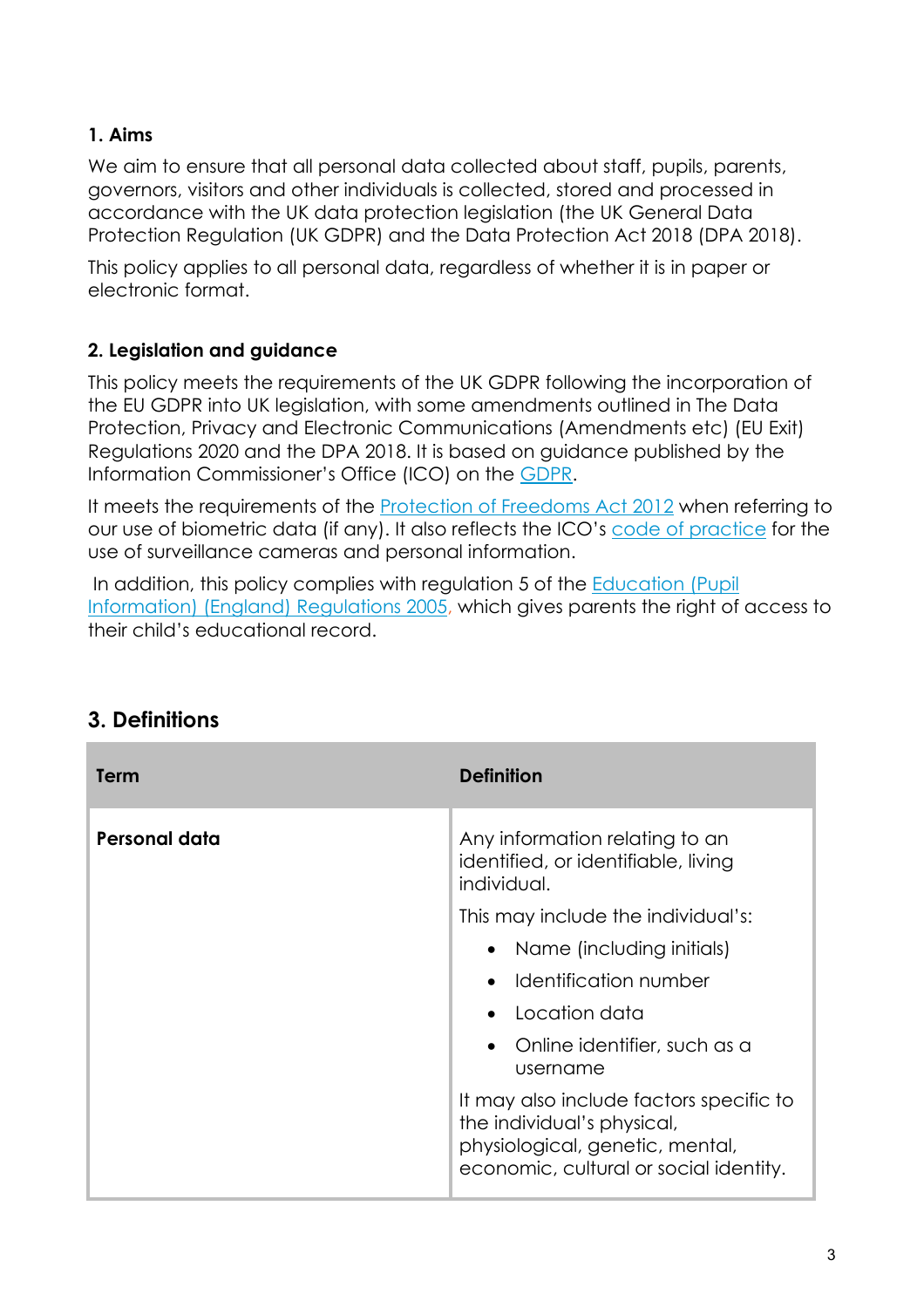| Special categories of personal data | Personal data which is more sensitive<br>and so needs more protection,<br>including information about an<br>individual's:<br>Racial or ethnic origin<br>Political opinions<br>$\bullet$<br>Religious or philosophical beliefs<br>$\bullet$<br>Trade union membership<br>$\bullet$<br>Genetics<br>$\bullet$<br>Biometrics (such as fingerprints,<br>retina and iris patterns), where<br>used for identification purposes<br>Health – physical or mental<br>$\bullet$<br>Sex life or sexual orientation |
|-------------------------------------|-------------------------------------------------------------------------------------------------------------------------------------------------------------------------------------------------------------------------------------------------------------------------------------------------------------------------------------------------------------------------------------------------------------------------------------------------------------------------------------------------------|
| Processing                          | Anything done to personal data, such<br>as collecting, recording, organising,<br>structuring, storing, adapting, altering,<br>retrieving, using, disseminating,<br>erasing or destroying.<br>Processing can be automated or<br>manual.                                                                                                                                                                                                                                                                |
| Data subject                        | The identified or identifiable individual<br>whose personal data is held or<br>processed.                                                                                                                                                                                                                                                                                                                                                                                                             |
| Data controller                     | A person or organisation that<br>determines the purposes and the<br>means of processing of personal<br>data.                                                                                                                                                                                                                                                                                                                                                                                          |
| Data processor                      | A person or other body, other than an<br>employee of the data controller, who<br>processes personal data on behalf of<br>the data controller.                                                                                                                                                                                                                                                                                                                                                         |
| Personal data breach                | A breach of security leading to the<br>accidental or unlawful destruction,<br>loss, alteration, unauthorised<br>disclosure of, or access to personal                                                                                                                                                                                                                                                                                                                                                  |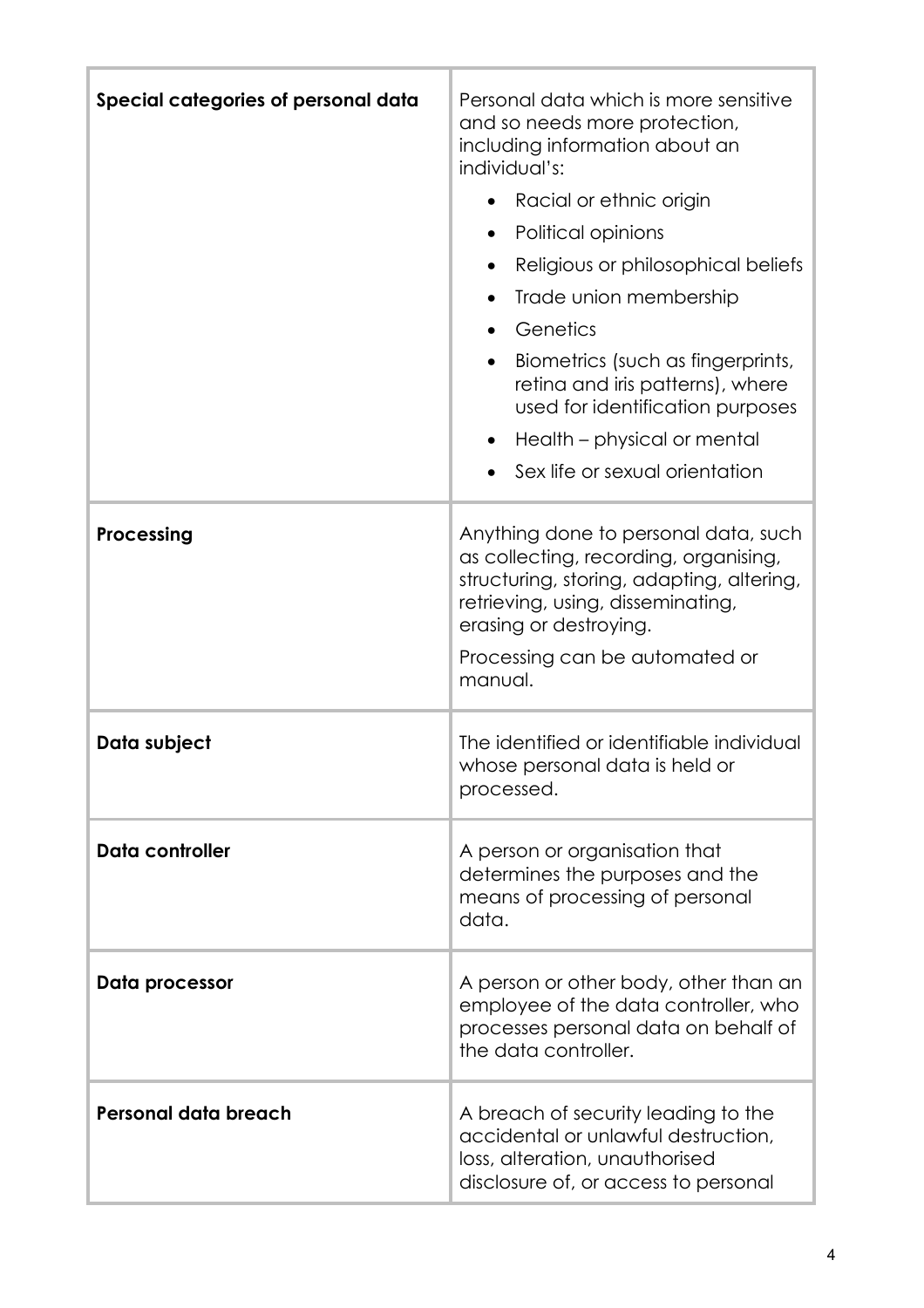| ---- |
|------|
|------|

# **4. The data controller**

Our school processes personal data relating to parents, pupils, staff, governors, visitors and others, and therefore is a data controller.

The school is registered with the Information Commissioner's Office (ICO) and shall pay the appropriate registration fee annually or as otherwise legally required.

# **5. Roles and responsibilities**

This policy applies to all staff employed by our school, and to external organisations or individuals working on our behalf. Staff who do not comply with this policy may face disciplinary action.

## **5.1 Governing board**

The governing board has overall responsibility for ensuring that our school complies with all relevant data protection obligations.

## **5.2 Data protection officer**

The data protection officer (DPO) is responsible for overseeing the implementation of this policy, monitoring our compliance with data protection law, and developing related policies and guidelines where applicable.

The DPO may be asked to provide an annual report of their activities directly to the governing board and, where relevant, report to the board their advice and recommendations on school data protection issues.

The first point of contact for individuals whose data the school processes is the school business manager/office. However, individuals may contact the DPO direct. The DPO is first point of contact for the ICO.

Full details of the DPO's responsibilities are set out in the Service Level Agreement.

Our DPO is Richard Lewis-Ogden and is contactable on telephone 0113 3368400 or email [dataprotection@carrmanor.org.uk.](mailto:dataprotection@carrmanor.org.uk)

## **5.3 Headteacher**

The Headteacher acts as the representative of the data controller on a day-today basis.

## **5.4 All staff**

Staff are responsible for:

- Collecting, storing and processing any personal data in accordance with this policy
- Informing the school of any changes to their personal data, such as a change of address
- Contacting the DPO in the following circumstances: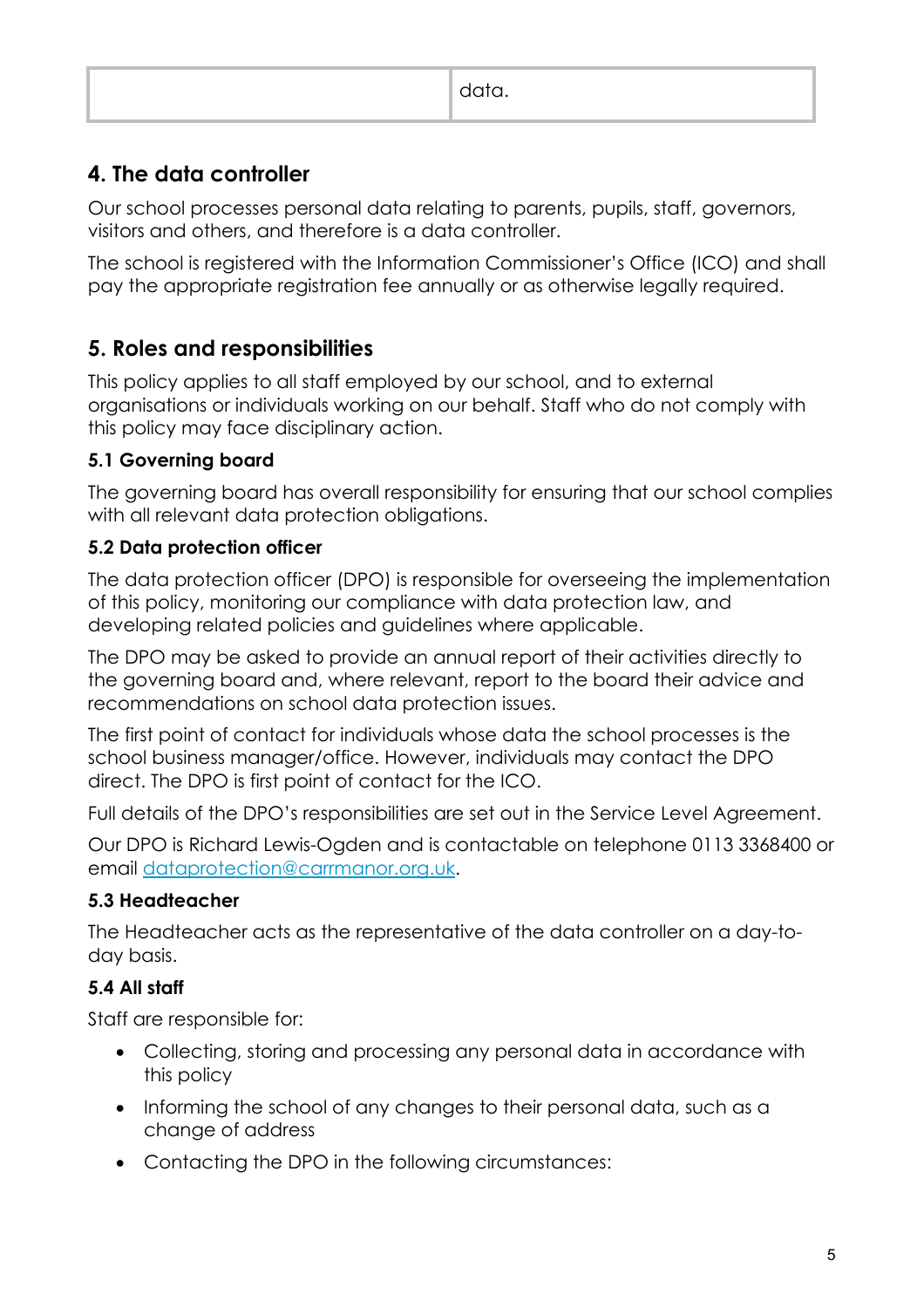- o With any questions about the operation of this policy, data protection law, retaining personal data or keeping personal data secure
- o If they have any concerns that this policy is not being followed
- o If they are unsure whether or not they have a lawful basis to use personal data in a particular way
- o If they need to rely on or capture consent, draft a privacy notice, deal with data protection rights invoked by an individual, or transfer personal data outside the UK
- o If there has been a data breach
- o Whenever they are engaging in a new activity that may affect the privacy rights of individuals
- o If they need help with any contracts or sharing personal data with third parties

# **6. Data protection principles**

The UK GDPR is based on data protection principles that our school must comply with.

The principles say that personal data must be:

- Processed lawfully, fairly and in a transparent manner
- Collected for specified, explicit and legitimate purposes
- Adequate, relevant and limited to what is necessary to fulfil the purposes for which it is processed
- Accurate and, where necessary, kept up to date
- Kept for no longer than is necessary for the purposes for which it is processed
- Processed in a way that ensures it is appropriately secure

This policy sets out how the school aims to comply with these principles.

# **7. Collecting personal data**

#### **7.1 Lawfulness, fairness and transparency**

We will only process personal data where we have one of 6 'lawful bases' (legal reasons) to do so under data protection law:

- The data needs to be processed so that the school can **fulfil a contract** with the individual, or the individual has asked the school to take specific steps before entering into a contract
- The data needs to be processed so that the school can **comply with a legal obligation**
- The data needs to be processed to ensure the **vital interests** of the individual e.g. to protect someone's life
- The data needs to be processed so that the school, as a public authority, can perform a task **in the public interest,** and carry out its official functions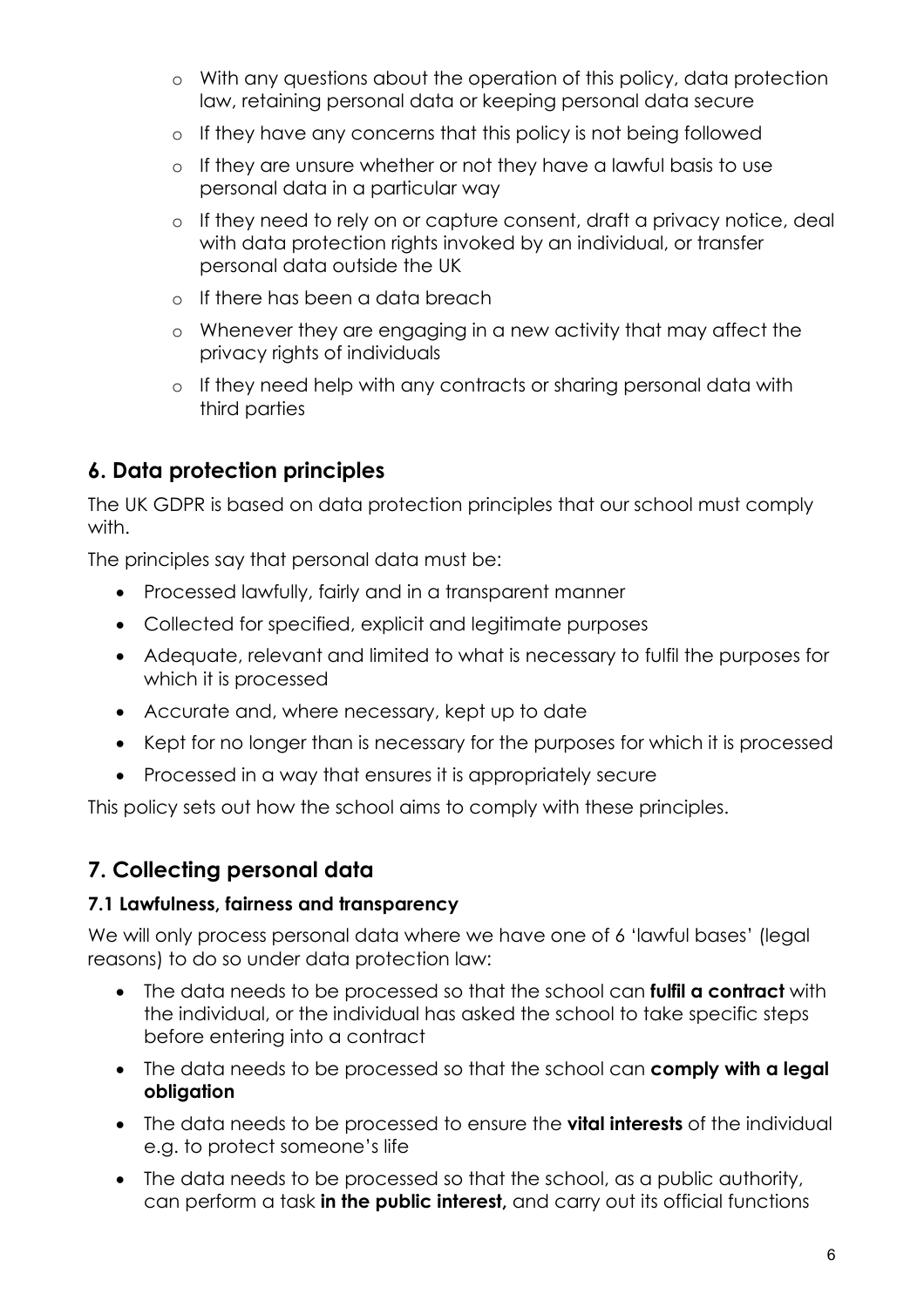- The data needs to be processed for the **legitimate interests** of the school or a third party (provided the individual's rights and freedoms are not overridden)
- The individual (or their parent/carer when appropriate in the case of a pupil) has freely given clear **consent**

For special categories of personal data, we will also meet one of the special category conditions for processing which are set out in the GDPR and Data Protection Act 2018.

Whilst the majority of digital systems we use in school are to support the teaching and learning of our pupils, and therefore we have a legal basis for processing, there may be times that we use other tools. Where we offer such online services to pupils and we intend to rely on consent as a basis for processing, we will get parental consent (except for online counselling and preventive services).

Whenever we first collect personal data directly from individuals, we will provide them with the relevant information required by data protection law.

#### **7.2 Limitation, minimisation and accuracy**

We will only collect personal data for specified, explicit and legitimate reasons. We will explain these reasons to the individuals when we first collect their data. We will take appropriate steps to ensure that the data held is accurate such as regular data verification exercises.

If we want to use personal data for reasons other than those given when we first obtained it, we will inform the individuals concerned before we do so, and seek consent where necessary.

Staff must only process personal data where it is necessary in order to do their jobs.

When staff no longer need the personal data they hold, they must ensure it is deleted or anonymised. This will be done in line with the record of processing activities and the retention schedule as detailed in the [Information and Records](http://irms.org.uk/?page=schoolstoolkit&terms=%22toolkit+and+schools%22)  [Management Society's toolkit for schools.](http://irms.org.uk/?page=schoolstoolkit&terms=%22toolkit+and+schools%22)

# **8. Sharing personal data**

We will not normally share personal data with anyone else, but may do so where:

- There is an issue with a pupil or parent/carer that puts the safety of our staff at risk
- We need to liaise with other agencies we will seek consent if this is appropriate before doing this
- Our suppliers or contractors need data to enable us to provide services to our staff and pupils – for example, IT companies. When doing this, we will:
	- o Only appoint suppliers or contractors which can provide sufficient guarantees that they comply with UK data protection law
	- o Establish a data sharing agreement where significant amounts of personal data or special category data is being shared with the supplier or contractor, either in the contract or as a standalone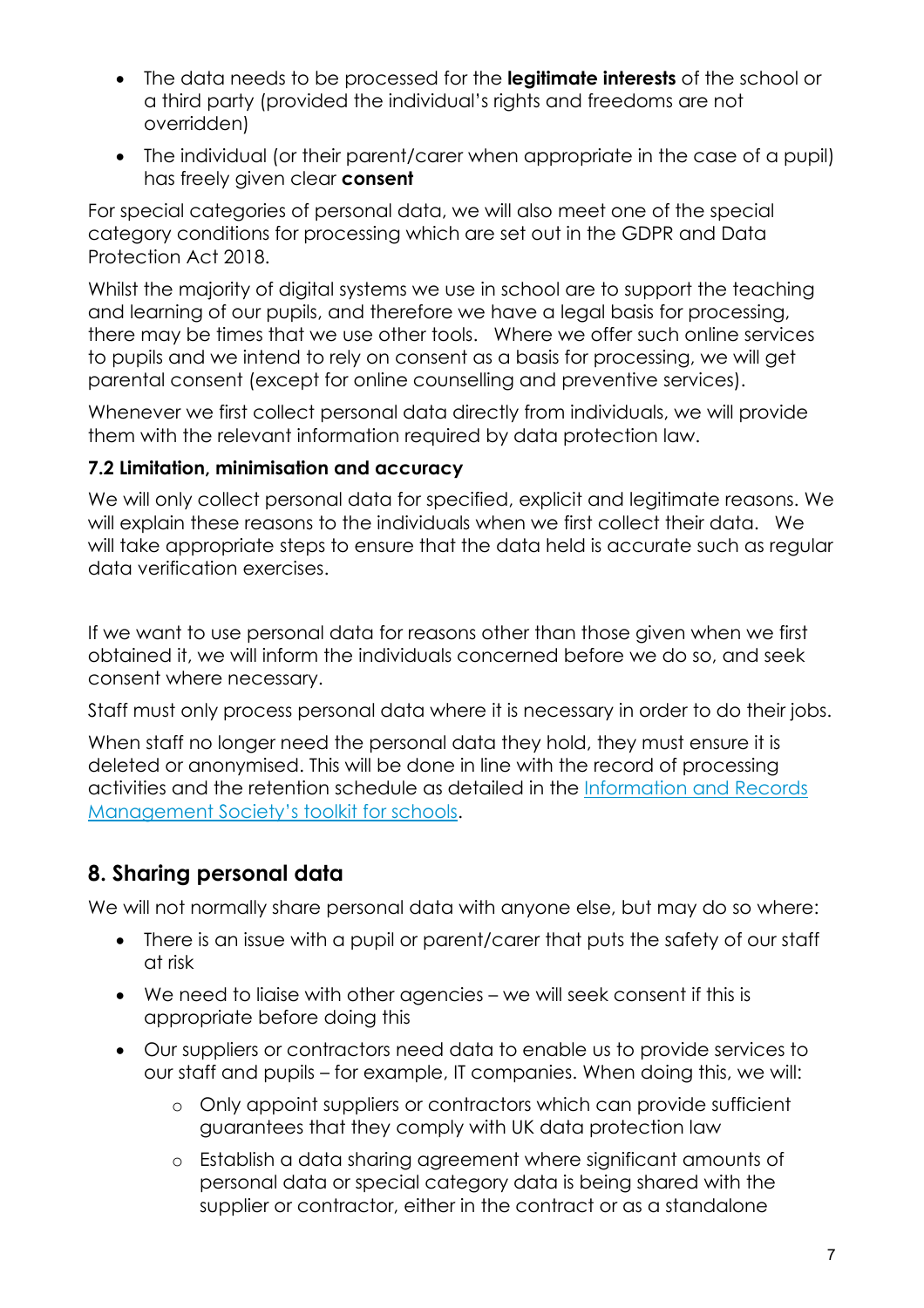agreement, to ensure the fair and lawful processing of any personal data we share

o Only share data that the supplier or contractor needs to carry out their service, and information necessary to keep them safe while working with us

We will also share personal data with law enforcement and government bodies where we are legally required to do so.

We may also share personal data with emergency services and local authorities to help them to respond to an emergency situation that affects any of our pupils or staff.

Where we transfer personal data internationally including to the European Economic Area, we will do so in accordance with UK data protection law.

# **9. Subject access requests and other rights of individuals**

#### **9.1 Subject access requests**

Individuals have a right to make a 'subject access request' to gain access to personal information that the school holds about them. This includes:

- Confirmation that their personal data is being processed
- Access to a copy of the data
- The purposes of the data processing
- The categories of personal data concerned
- Who the data has been, or will be, shared with
- How long the data will be stored for, or if this isn't possible, the criteria used to determine this period
- The source of the data, if not the individual
- Whether any automated decision-making is being applied to their data, and what the significance and consequences of this might be for the individual
- Where relevant. The existence of the right to request rectification, erasure or restriction or to object to such processing
- The right to lodge a complaint with the ICO or another supervisory body
- The safeguards provided if the data is being transferred internationally

Subject access requests should wherever possible be submitted in writing, either by letter, email or fax to the Headteacher or to the DPO. They should include:

- Name of individual
- Correspondence address
- Contact number and email address
- Details of the information requested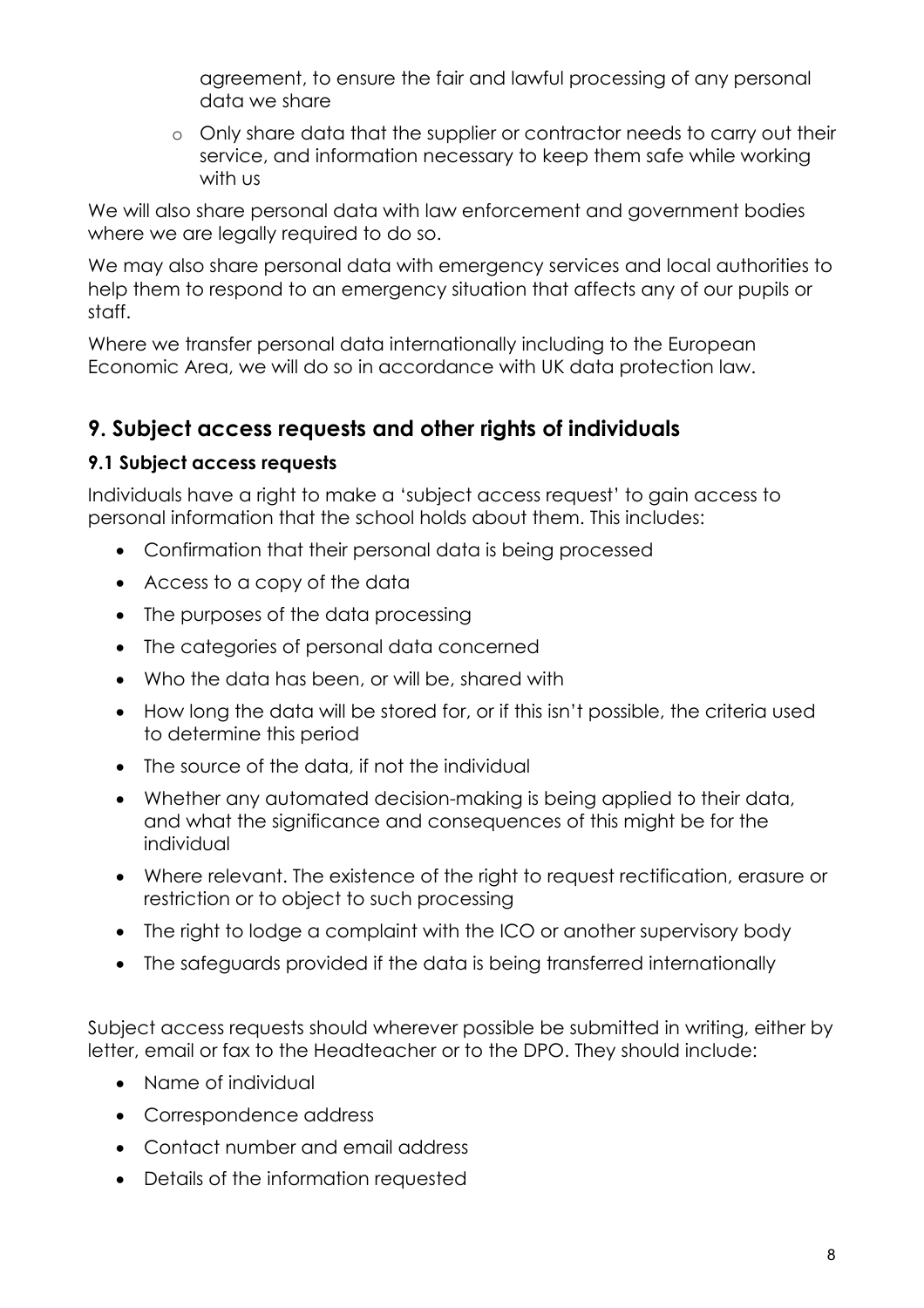If staff receive a subject access request they must immediately notify their line manager and the DPO.

#### **9.2 Children and subject access requests**

Personal data about a child belongs to that child, and not the child's parents or carers. For a parent or carer to make a subject access request with respect to their child, the child must either be unable to understand their rights and the implications of a subject access request, or have given their consent.

Children below the age of 12 are generally not regarded to be mature enough to understand their rights and the implications of a subject access request. Therefore, most subject access requests from parents or carers of pupils at our school may be granted without the express permission of the pupil. This is not a rule and a pupil's ability to understand their rights will always be judged on a case-by-case basis.

#### **9.3 Responding to subject access requests**

When responding to requests, we:

- May ask the individual to provide up to two forms of identification
- May contact the individual via phone to confirm the request was made
- Will respond without delay and within one calendar month of receipt of the request
- Will provide the information free of charge
- May tell the individual we will comply within three months of receipt of the request, where a request is complex or numerous. We will inform the individual of this within one month, and explain why the extension is necessary

We will not disclose information if it:

- Might cause serious harm to the physical or mental health of the pupil or another individual
- Would reveal that the child is at risk of abuse, where the disclosure of that information would not be in the child's best interests
- Would include another person's personal data that we cannot reasonably anonymise and we don't have the other person's consent and it would be unreasonable to proceed without it
- Is part of certain sensitive documents such as those related to crime, immigration, legal proceedings or legal professional privilege, management forecast, negotiations, confidential references or exam scripts

If the request is unfounded or excessive, we may refuse to act on it, or charge a reasonable fee in order to cover our administration costs.

A request is deemed to be unfounded or excessive if it is repetitive, or asks for further copies of the same information.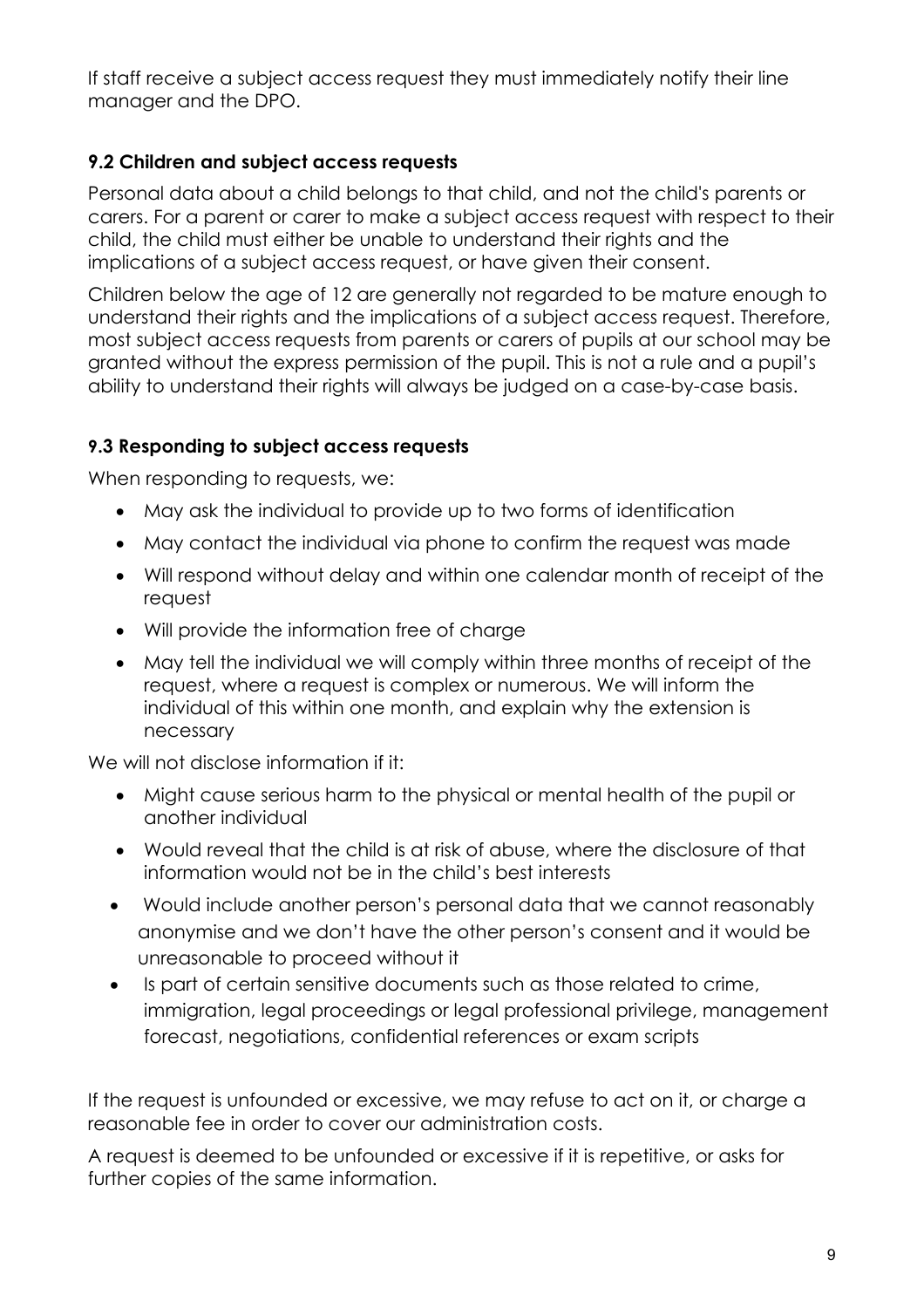When we refuse a request, we will tell the individual why, and tell them they have the right to complain to the ICO.

#### **9.4 Other data protection rights of the individual**

In addition to the right to make a subject access request (see above), and to receive information when we are collecting their data about how we use and process it (see section 7), individuals also have the right to:

- Withdraw their consent to processing at any time
- Ask us to rectify, erase or restrict processing of their personal data, or object to the processing of it (in certain circumstances)
- Prevent use of their personal data for direct marketing
- Challenge processing which has been justified on the basis of public interest
- Object to decisions based solely on automated decision making or profiling (decisions taken with no human involvement, that might negatively affect them)
- Be notified of a data breach in certain circumstances
- Make a complaint to the ICO
- Ask for their personal data to be transferred to a third party in a structured, commonly used and machine-readable format (in certain circumstances)

Individuals should submit any request to exercise these rights to the DPO. If staff receive such a request, they must immediately forward it to the DPO.

## **10. Parental requests to see the educational record**

Parents, or those with parental responsibility, have a legal right to free access to their child's educational record (which includes most information about a pupil) within 15 school days of receipt of a written request. This right applies up to the child's 18th birthday.

## **11. Biometric recognition systems**

#### **Pupils**

#### **Note that in the context of the Protection of Freedoms Act 2012, a "child" means a person under the age of 18.**

If we use pupils' biometric data as part of an automated biometric recognition system (for example, pupils use finger prints to receive school dinners instead of paying with cash we will comply with the requirements of the [Protection of](https://www.legislation.gov.uk/ukpga/2012/9/section/26)  [Freedoms Act 2012.](https://www.legislation.gov.uk/ukpga/2012/9/section/26)

Parents/carers will be notified before any biometric recognition system is put in place or before their child first takes part in it. The school will get written consent from at least one parent or carer before we take any biometric data from their child and first process it.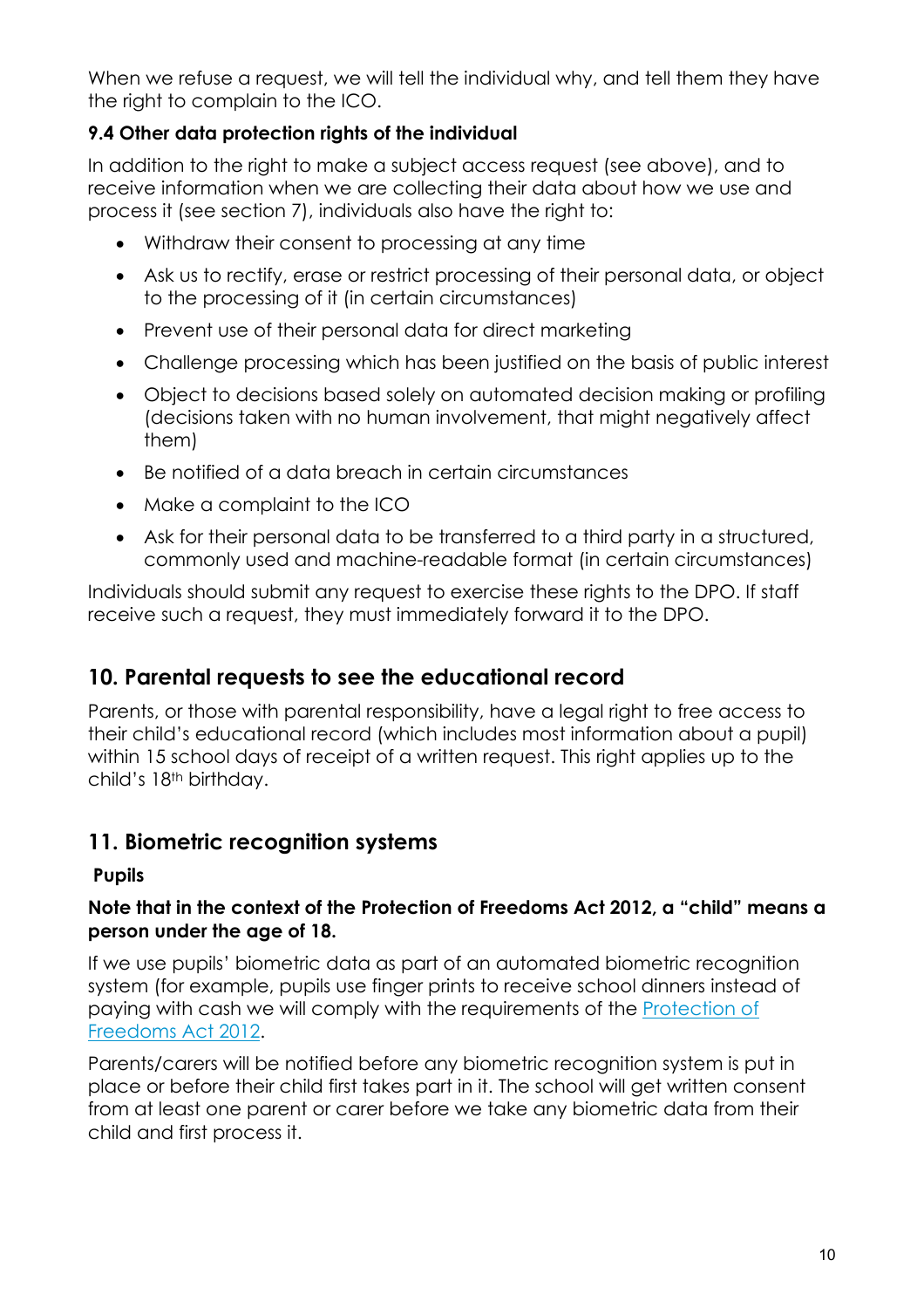Parents/carers and pupils have the right to choose not to use the school's biometric system(s). We will provide alternative means of accessing the relevant services for those pupils.

As required by law, if a pupil refuses to participate in, or continue to participate in, the processing of their biometric data, we will not process that data irrespective of any consent given by the pupil's parent(s)/carer(s).

### **Staff**

Where staff members or other adults use the school's biometric system(s), we will also obtain their consent before they first take part in it, and provide alternative means of accessing the relevant service if they object. Staff and other adults can also withdraw consent at any time, and the school will delete any relevant data already captured.

# **12. CCTV**

We may use CCTV in various locations around the school site to ensure it remains safe. We will adhere to the ICO's [code of practice](https://ico.org.uk/media/for-organisations/documents/1542/cctv-code-of-practice.pdf) for the use of CCTV.

We do not need to ask individuals' permission to use CCTV, but we make it clear where individuals are being recorded. Security cameras are clearly visible and accompanied by prominent signs explaining that CCTV is in use.

Any enquiries about the CCTV system should be directed to the Site Manager, Richard Hardcastle.

# **13. Photographs and videos**

As part of our school activities, we may take photographs and record images of individuals within our school. We have a legal basis for doing so for the purpose of identifying pupils. We will obtain written consent from parents/carers for photographs and videos to be taken of their child for communication, marketing and promotional materials. We will clearly explain how the photograph and/or video will be used to both the parent/carer and pupil.

Where we need parental consent, we will clearly explain how the photograph and/or video will be used to both the parent/carer and pupil. Where we don't need parental consent, we will clearly explain how the photograph and/or video will be used.

Uses may include:

- Within school on notice boards and in school magazines, brochures, newsletters, etc.
- Outside of school by external agencies such as the school photographer, newspapers, campaigns
- Online on our school website or social media pages

Consent can be refused or withdrawn at any time. If consent is withdrawn, we will delete the photograph or video and not distribute it further.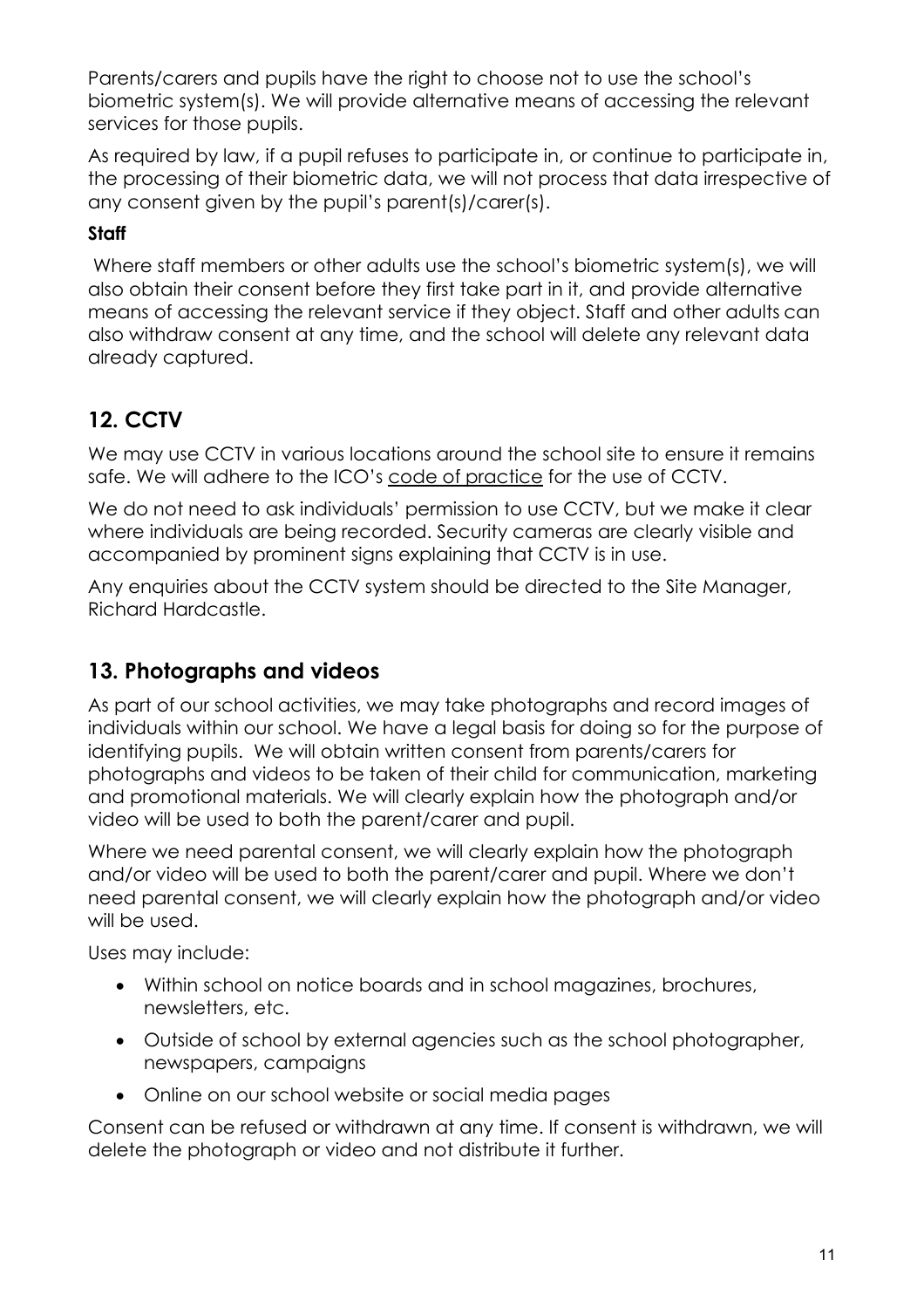When using photographs and videos in this way we will not accompany them with any other personal information about the child, to ensure they cannot be identified.

Parents/students will not be permitted to take photographs or make videos other than for their own personal and domestic use. Such photographs and videos will not be shared publicly – e.g. via social media.

## **14. Data protection by design and default**

We will put measures in place to show that we have integrated data protection into all of our data processing activities, including:

- Appointing a suitably qualified DPO, and ensuring they have the necessary resources to fulfil their duties and maintain their expert knowledge
- Only processing personal data that is necessary for each specific purpose of processing, and always in line with the data protection principles set out in relevant data protection law (see section 6)
- Completing privacy impact assessments where the school's processing of personal data presents a high risk to rights and freedoms of individuals, and when introducing new technologies (the DPO will advise on this process)
- Integrating data protection into internal documents including this policy, any related policies and privacy notices
- Regularly training members of staff on data protection law, this policy, any related policies and any other data protection matters; we will also keep a record of attendance
- Regularly conducting reviews and audits to test our privacy measures and make sure we are compliant
- Putting appropriate checks in place if we transfer any personal data outside the UK where no adequacy agreements are in place
- Maintaining records of our processing activities, including:
	- o For the benefit of data subjects, making available the name and contact details of our school and DPO and all information we are required to share about how we use and process their personal data (via our privacy notices)
	- o For all personal data that we hold, maintaining an internal record of the type of data, data subject, how and why we are using the data, any third-party recipients, how and why we are storing the data, retention periods and how we are keeping the data secure

## **15. Data security and storage of records**

We will protect personal data and keep it safe from unauthorised or unlawful access, alteration, processing or disclosure, and against accidental or unlawful loss, destruction or damage.

In particular: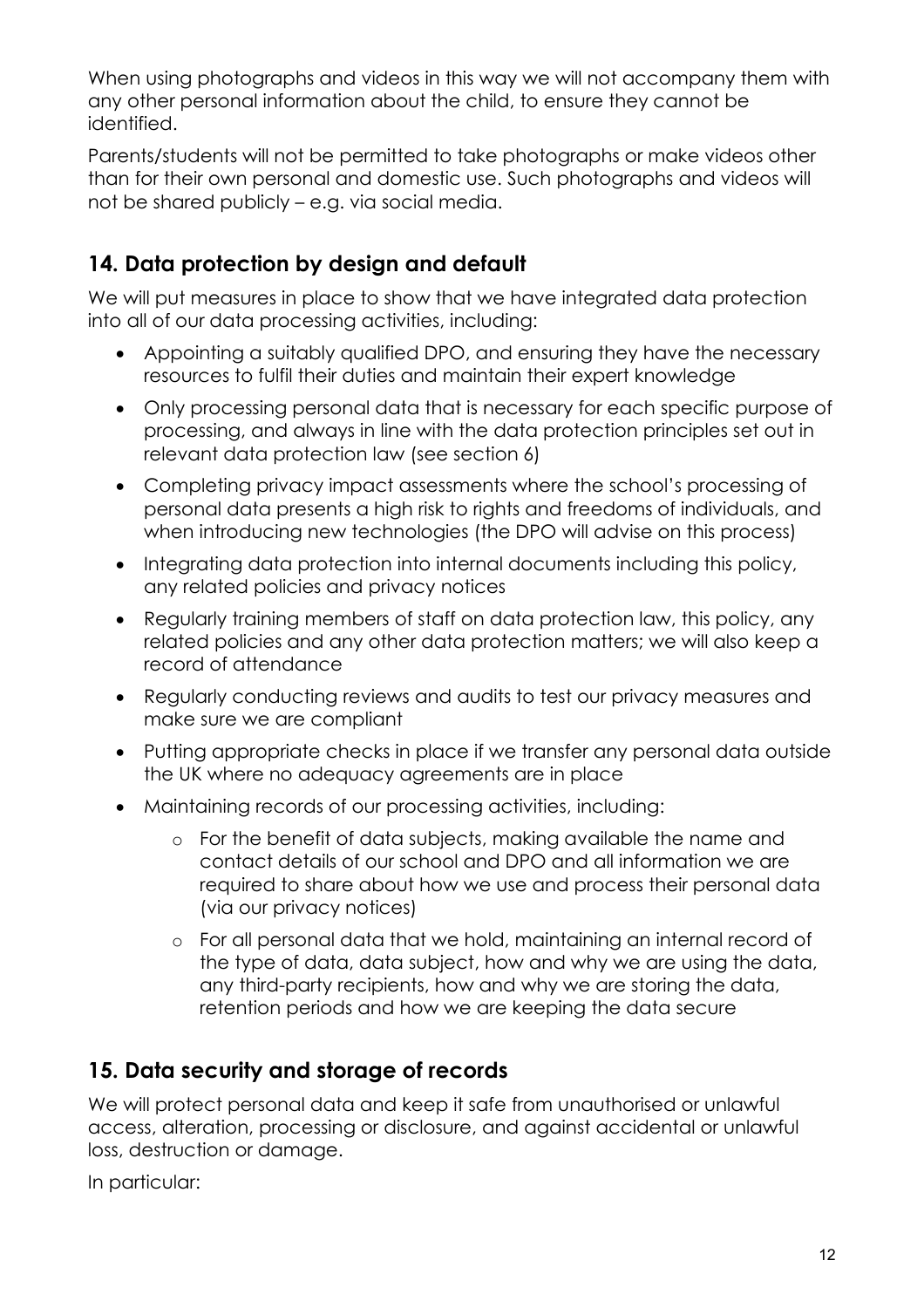- Paper-based records and portable electronic devices, such as laptops and hard drives that contain personal data are kept under lock and key when not in use
- Papers containing confidential personal data must not be left on office and classroom desks, on staffroom tables, or left anywhere else where there is general access
- Where personal information needs to be taken off site
- Passwords should be at least 10 characters long containing letters and numbers are used to access school computers, laptops and other electronic devices. Staff and pupils are reminded to change their passwords at regular intervals and not reuse passwords from other sites
- Encryption software is used to protect all portable devices and removable media, such as laptops and USB devices
- Staff, pupils or governors who store personal information on their personal devices are expected to follow the same security procedures as for schoolowned equipment.
- Where we need to share personal data with a third party, we carry out due diligence and take reasonable steps to ensure it is stored securely and adequately protected (see section 8)

# **16. Disposal of records**

Personal data that is no longer needed will be disposed of securely. Personal data that has become inaccurate or out of date will also be disposed of securely, where we cannot or do not need to rectify or update it.

For example, we will shred or incinerate paper-based records, and overwrite or delete electronic files. We may also use a third party to safely dispose of records on the school's behalf. If we do so, we will require the third party to provide sufficient guarantees that it complies with data protection law.

# **17. Personal data breaches**

The school will make all reasonable endeavours to ensure that there no personal data breaches occur.

However, in the unlikely event of a suspected data breach, we will follow the procedure set out in appendix 1.

When appropriate, we will report the data breach to the ICO within 72 hours. Such breaches in a school context may include, but are not limited to:

- A non-anonymised dataset being published on the school website which shows the exam results of pupils eligible for the pupil premium
- Safeguarding information being made available to an unauthorised person
- The theft of a school laptop containing non-encrypted personal data about pupils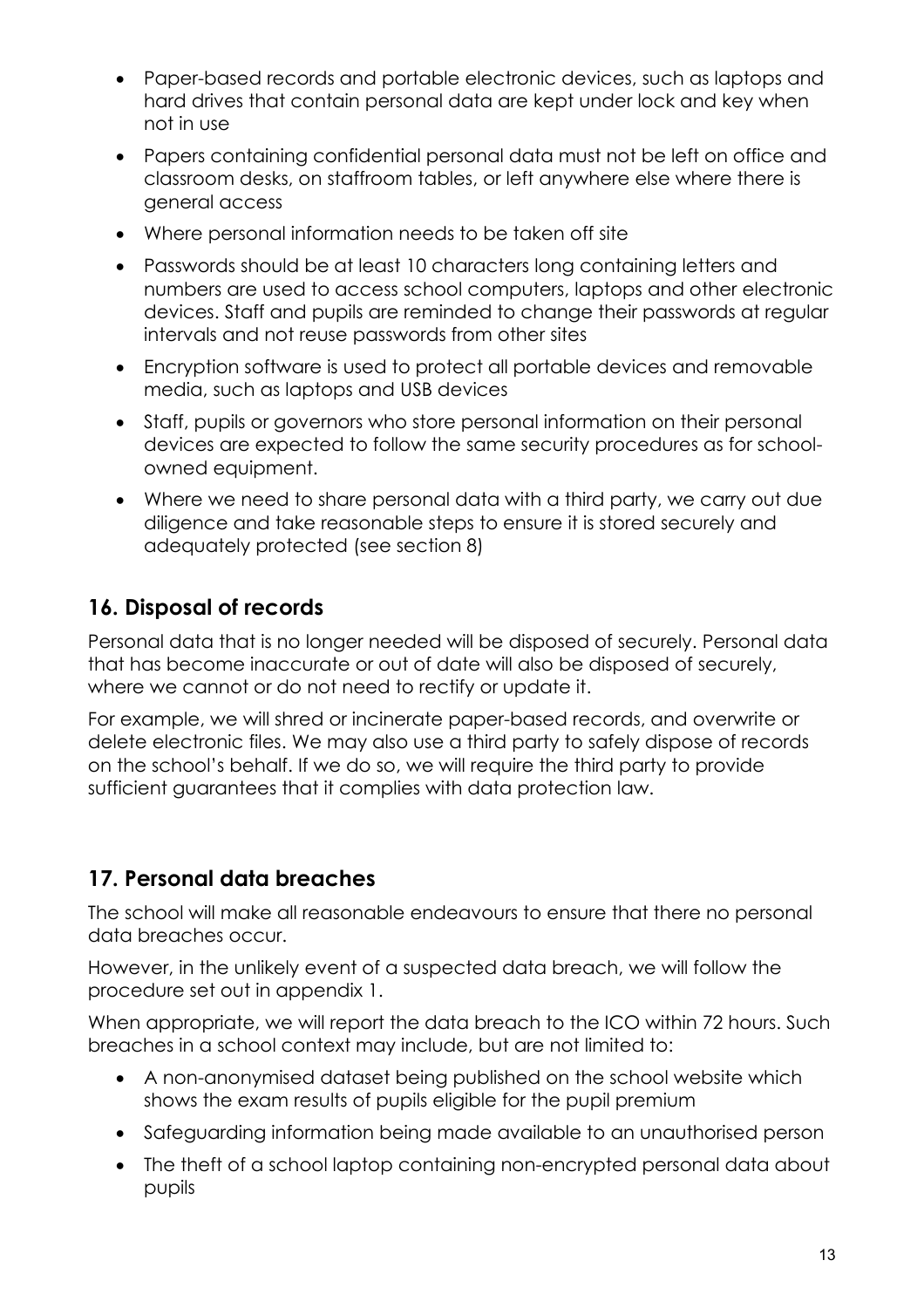# **18. Training**

All staff are provided with data protection training as part of their induction process. In line with the ICO recommendation, refresher training will be provided to all staff regularly and not less than biannually.

Data protection will also form part of continuing professional development, where changes to legislation, guidance or the school's processes make it necessary.

## **19. Monitoring arrangements**

The DPO is responsible for monitoring and reviewing this policy.

This policy will be reviewed **every two years** in accordance with [Department for](https://www.gov.uk/government/publications/statutory-policies-for-schools)  [Education's advice on statutory policies](https://www.gov.uk/government/publications/statutory-policies-for-schools) and will presented to the full governing board for approval.

# **20. Links with other policies**

This data protection policy is linked to our:

- Freedom of information policy
- Staff code of conduct
- Acceptable use of ICT/Digital technology
- Safeguarding and Child Protection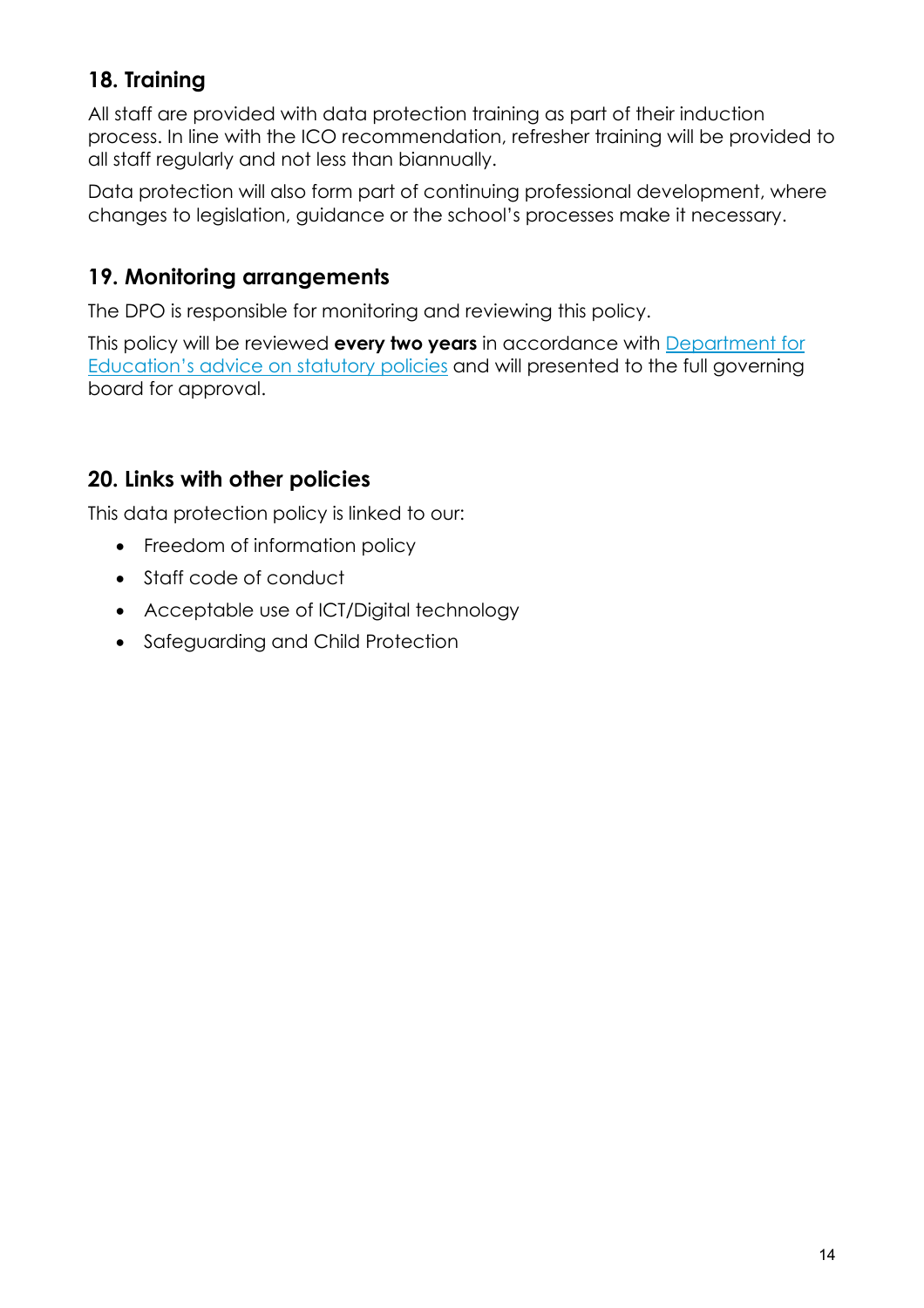## **Appendix 1: Personal data breach procedure**

This procedure is based on guidance on personal data breaches produced by the ICO.

- On finding or causing a breach, or potential breach, the staff member or data processor must immediately notify the data protection lead person in the school/ organisation, who will contact the DPO.
- 1. The DPO will assist in the investigation of the report and determine whether a breach has occurred. To decide, the DPO will consider whether personal data has been accidentally or unlawfully:
	- o Lost
	- o Stolen
	- o Destroyed
	- o Altered
	- o Disclosed or made available where it should not have been
	- o Made available to unauthorised people
- 2. The DPO will determine whether to alert the Head Teacher/Chair of Governors.
- 3. The DPO will assist in making all reasonable efforts to contain and minimise the impact of the breach, assisted by relevant staff members or data processors where necessary. (Actions relevant to specific data types are set out at the end of this procedure)
- 4. The DPO will assess the potential consequences, based on how serious they are, and how likely they are to happen
- 5. The DPO will determine whether the breach meets the threshold to be reported to the ICO. This must be judged on a case-by-case basis. To decide, the DPO will consider whether the breach is likely to negatively affect people's rights and freedoms using the ICO's self-assessment tool.
- 6. The DPO will ensure that the decision is documented (either way); in case it is challenged at a later date by the ICO or an individual affected by the breach. Documented decisions are stored on the school's computer system, or on a designated software solution.
- 7. Where the ICO must be notified, the DPO will do this by telephone or via the 'report a breach' page of the ICO website within 72 hours. As required, the DPO will set out:
	- o A description of the nature of the personal data breach including, where possible:
		- The categories and approximate number of individuals concerned
		- The categories and approximate number of personal data records concerned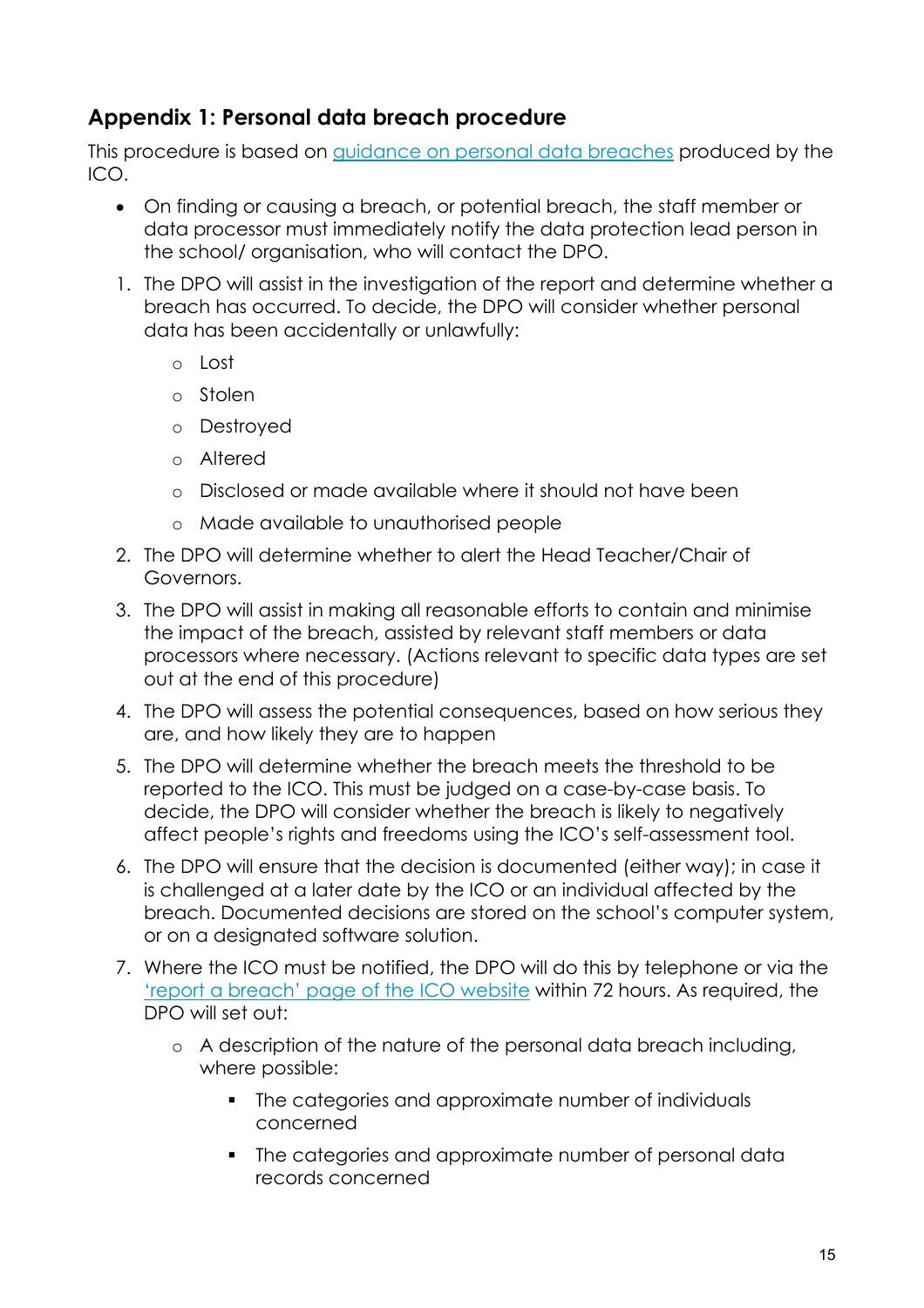- o The name and contact details of the DPO
- o A description of the likely consequences of the personal data breach
- o A description of the measures that have been, or will be taken, to deal with the breach and mitigate any possible adverse effects on the individual(s) concerned
- 8. If all the above details are not yet known, the DPO will report as much as they can within 72 hours. The report will explain that there is a delay, the reasons why and when the DPO expects to have further information. The DPO will submit the remaining information as soon as possible
- 9. The DPO will also assess the risk to individuals, again based on the severity and likelihood of potential or actual impact and ensure that any decision on whether to contact individuals is documented. If the risk is high, the DPO, or data protection lead will promptly inform, in writing, all individuals whose personal data has been breached. This notification will set out in plain language:
	- o The name and contact details of the DPO
	- o A description of the likely consequences of the personal data breach
	- o A description of the measures that have been, or will be, taken to deal with the data breach and mitigate any possible adverse effects on the individual(s) concerned
- 10. The DPO will notify any relevant third parties who can help mitigate the loss to individuals – for example, the police, insurers, banks or credit card companies
- 11. The data protection lead person in School, with advice and/or support from the DPO will document each breach, irrespective of whether it is reported to the ICO. For each breach, this record will include the:
	- o Facts and cause
	- o Effects
	- o Action taken to contain it and ensure it does not happen again (such as establishing more robust processes or providing further training for individuals)

Records of all breaches will be stored on the school's computer system, or on a designated software solution.

• In the case of a significant breach, the DPO, headteacher or designated senior leader will meet to review what happened and how it can be stopped from happening again. This meeting will happen as soon as reasonably possible.

#### **Actions to minimise the impact of data breaches**

We will take the actions set out below to mitigate the impact of different types of data breach, focusing especially on breaches involving particularly risky or sensitive information. We will review the effectiveness of these actions and amend them as necessary after any data breach.

#### **Sensitive information being disclosed via email (including safeguarding records)**